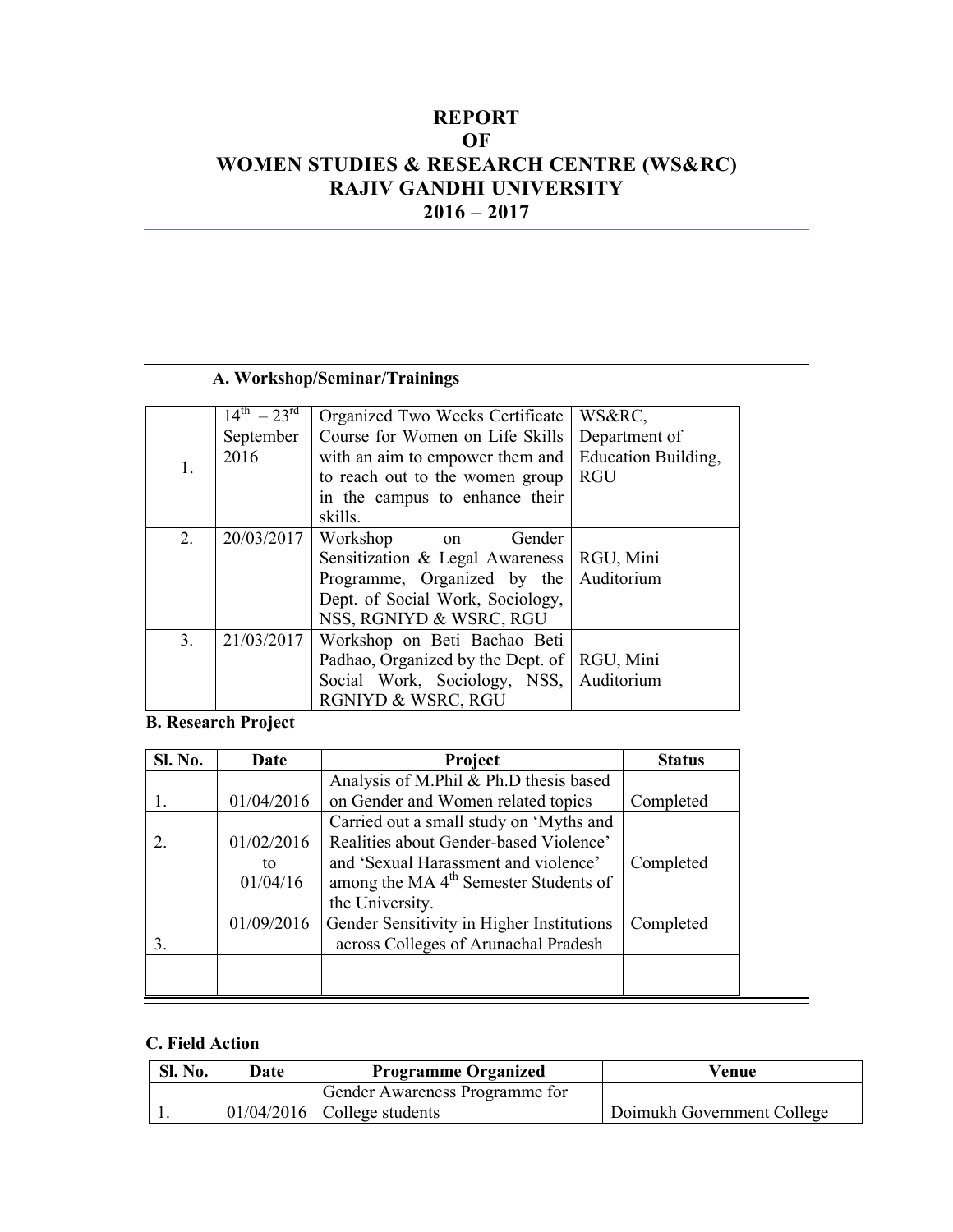|    |            | One Day Capacity Building              |                                  |
|----|------------|----------------------------------------|----------------------------------|
|    |            | Programme for Women was                |                                  |
|    | 10/08/16   | organized in collaboration with        | <b>RGU Employees Association</b> |
|    |            | Arunachal Institute of Tribal Studies, | Office                           |
|    |            | <b>RGU</b> at RGU Campus               |                                  |
|    |            | One Day Training programme for         | Seminar Hall                     |
| 3. | 27/09/16   | adolescents on Life Skills and Gender  | Department of Computer Science,  |
|    |            | Sensitivity                            | <b>RGU</b>                       |
| 4. | 08/03/2017 | International Women's Day<br>was       |                                  |
|    |            | faculty<br>Organized<br>by<br>women    | RGU, Auditorium                  |
|    |            | members of RGU.                        |                                  |



Gender Awareness Programme at Govt. College,<br>Doimukh



**Capacity Building Programme for Women<br>Collaboration with AITS at office building of Rajiv Gandhi Employees Association**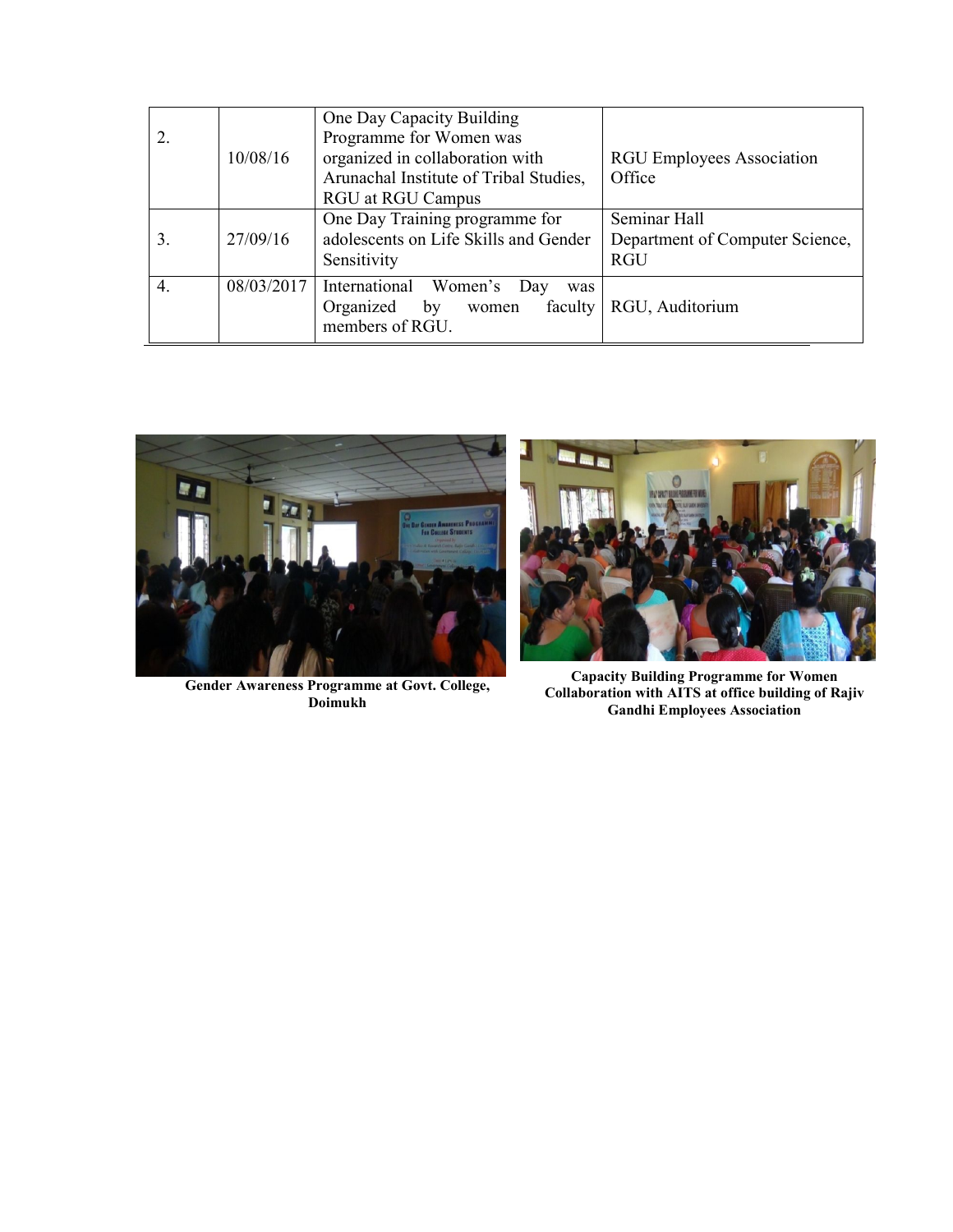

Programme for Women on Life Skills at WS&RC Office